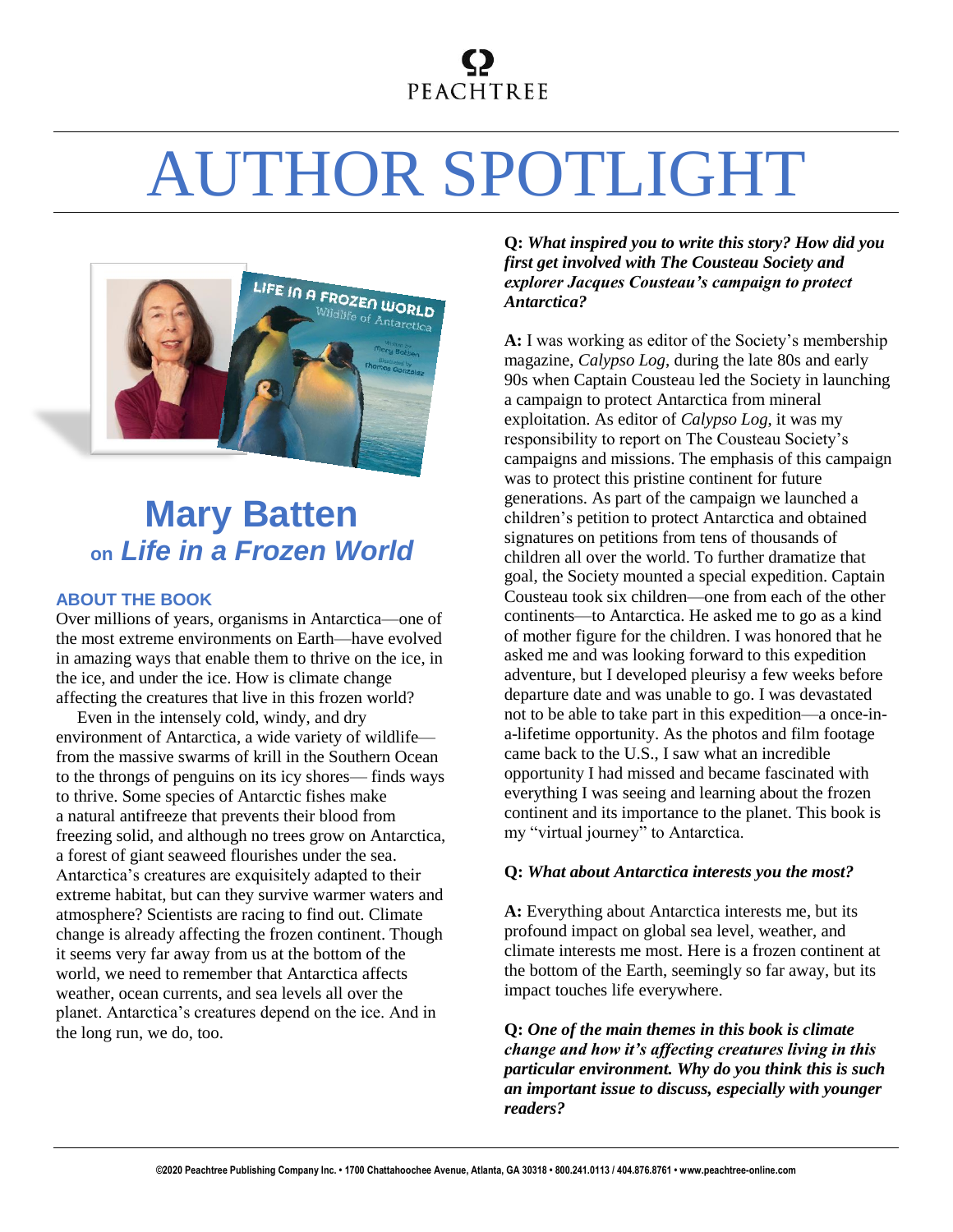**A:** Climate change is real. More than a hundred years of science supports it, and accelerating rising seas and melting ice packs from the Arctic to Antarctica are already affecting global climate and sea level in coastal areas. In 2019, the World Health Organization predicted that climate change would kill more than 250,000 people each year. Already, people, referred to as "climate refugees," are having to move as sea-level rise makes their homes unlivable. This issue is especially important to discuss with young readers because they will inherit the conditions left to them by the older generation. Young Swedish teenager Greta Thunberg led mass demonstrations with young people around the world, demanding that their leaders take more aggressive actions to combat climate change. In many cases, the young people are more educated and concerned than some of the so-called "leaders" who deny climate change is happening, claim it's a hoax, and support the fossil fuel industry rather than alternative energy.

#### **Q:** *What was your research process like?*

**A:** I watched many films about Antarctica, including the old Cousteau expedition to Antarctica and videos taken by scientists doing current research in Antarctica. I interviewed scientists working in Antarctica and read books and articles reflecting recent research. My favorite part of the research is speaking with and/or emailing scientists because they're the ones on the ground or, in the case of Antarctica, under the water, gathering information on animals and plants and their behavior. It's their work that gives us knowledge about Antarctica, and I'm grateful to everyone who generously took the time to speak with me and answer my questions.

#### **Q:** *How did your experience with writing nature documentaries for television contribute to the development of this book?*

**A:** I think visually. When you write a nature film, you are working with the visual material—the footage. There's interplay between the film's narration and the images. The same is true when writing a picture book. Words and images must support each other, not just repeat each other. When writing a film, the first 30 seconds, called the "tease," are the most important because they will either hook the viewer or they will switch to another channel. The first page, the first paragraph of a picture book functions in the same way as a film's "tease." I want to hook the reader so they will persist in reading the book all the way through. So I use

some film-writing techniques in crafting a picture book text. And then, just as a film writer works with the film editor when narration and visuals are put together, my wonderful editor, Vicky Holifield, and I work together once the book's designer flows Thomas' illustrations into the page layout and we see what adjustments need to be made in order to achieve the best visual presentation of the whole book. Sometimes I have to cut some of the text to avoid a visually crowded page. Each page has to be pleasing to the eye as well as stimulating to the brain. The illustrations are key to whether a person will pick up the book in a bookstore or when browsing online. The illustrator's images are as important as a film's footage in selling the book.

#### **Q:** *How did you react when you first saw Thomas Gonzalez's illustrations? What do you like most about his art style?*

**A:** WOW! I'm thrilled with Thomas' illustrations. His larger-than-life style makes for visual impact. The scenic illustrations are spectacularly beautiful, and the illustrations of different species are accurate and bring my words to life. I feel fortunate indeed that Thomas is the illustrator for this book as well as the next one.

#### **Q:** *What's one thing you had to omit from the final version of the book that you wish you could have included?*

**A:** We had to leave out a lot of details about how scientists work on the ice to obtain ice cores and what the cores tell about the history of climate on Earth.

#### **Q:** *What's the most interesting thing you learned in your research for* **Life in a Frozen World***?*

**A:** There's no one most interesting thing. The adaptations that some animals have evolved for life in this frigid world are particularly fascinating—such as the ice fish's natural antifreeze that prevents its blood from freezing solid, the food chain's dependence on tiny krill, the effect of melting glaciers on penguins in West Antarctica, the "forest" of plants growing underwater. Everything about Antarctica is interesting, and I hope readers will finish this book with excitement. Maybe some of them will want to become scientists who study this remarkable continent.

#### **Q:** *What was your favorite species to write about in this book?*